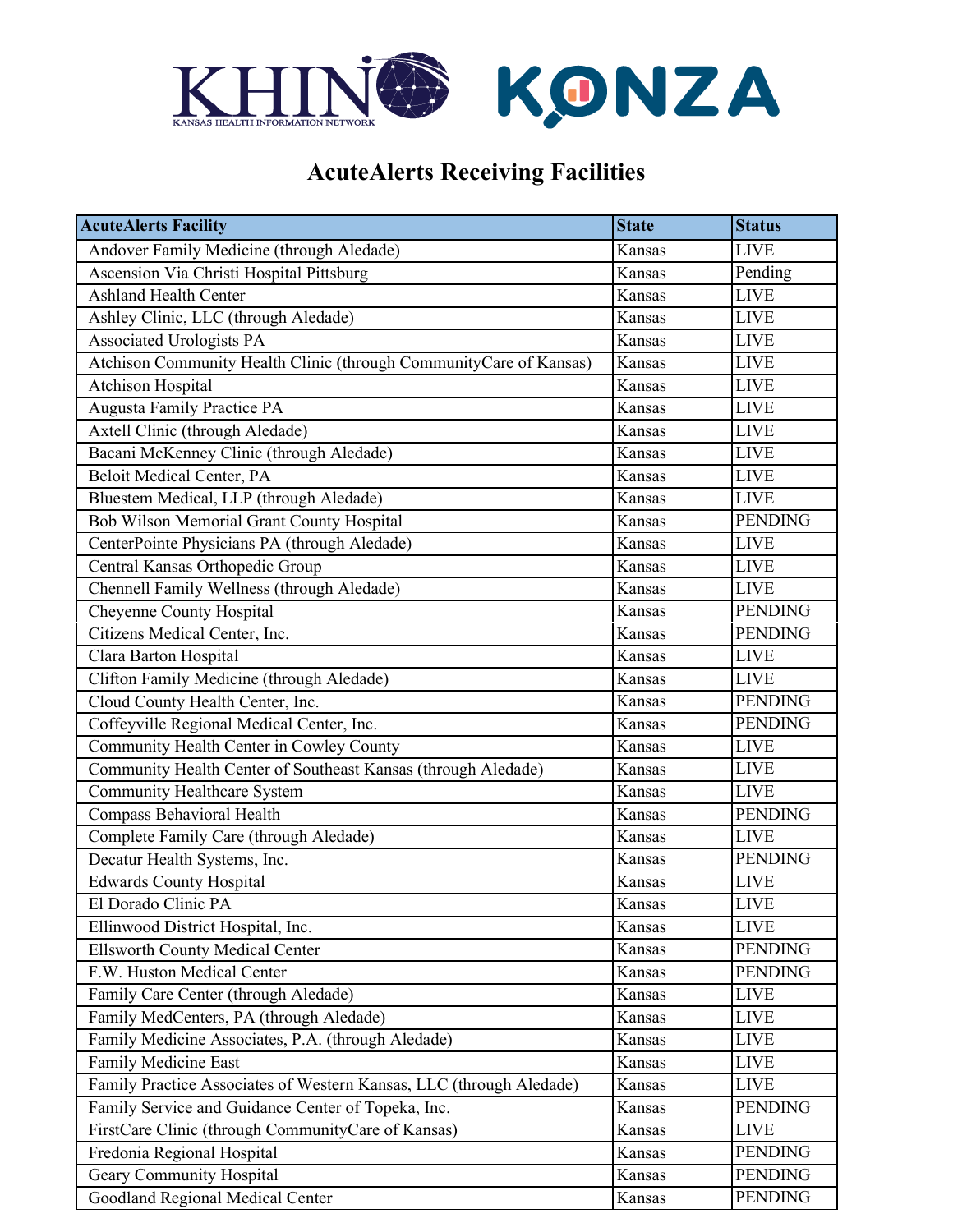| <b>AcuteAlerts Facility</b>                                         | <b>State</b> | <b>Status</b>  |
|---------------------------------------------------------------------|--------------|----------------|
| Gove County Medical Center                                          | Kansas       | <b>LIVE</b>    |
| <b>Graham County Hospital</b>                                       | Kansas       | <b>PENDING</b> |
| <b>Greeley County Health Services</b>                               | Kansas       | <b>PENDING</b> |
| Greenwood County Hospital                                           | Kansas       | <b>LIVE</b>    |
| Hanover Hospital                                                    | Kansas       | <b>PENDING</b> |
| Health Ministries Clinic (through Aledade)                          | Kansas       | <b>LIVE</b>    |
| Heart of Kansas Family Health Care                                  | Kansas       | <b>LIVE</b>    |
| Heartland Community Health Center (through CommunityCare of Kansas) | Kansas       | <b>LIVE</b>    |
| Herington Municipal Hospital                                        | Kansas       | <b>PENDING</b> |
| Hermes Healthcare                                                   | Kansas       | <b>LIVE</b>    |
| Hiawatha Community Hospital                                         | Kansas       | <b>PENDING</b> |
| High Plains Mental Health Center                                    | Kansas       | <b>LIVE</b>    |
| Hodgeman County Hospital                                            | Kansas       | <b>LIVE</b>    |
| <b>Holton Community Hospital</b>                                    | Kansas       | <b>PENDING</b> |
| Holy Family Medical Associates                                      | Kansas       | <b>LIVE</b>    |
| Hospital District #1 of Crawford County (Girard Medical Center)     | Kansas       | <b>PENDING</b> |
| Hoxie Medical Clinic                                                | Kansas       | <b>LIVE</b>    |
| Hunter Health (through Aledade)                                     | Kansas       | <b>LIVE</b>    |
| Hutchison Regional Medical Center                                   | Kansas       | <b>PENDING</b> |
| Jewell County Hospital                                              | Kansas       | <b>PENDING</b> |
| Kansas Gastroenterology                                             | Kansas       | <b>LIVE</b>    |
| Kansas Heart Hospital, LLC.                                         | Kansas       | <b>LIVE</b>    |
| Kearny County Hospital                                              | Kansas       | <b>PENDING</b> |
| Kiowa County Memorial                                               | Kansas       | <b>LIVE</b>    |
| Kiowa District Hospital                                             | Kansas       | <b>LIVE</b>    |
| Konza Prairie Community Health Center (through Aledade)             | Kansas       | <b>LIVE</b>    |
| Labette Health                                                      | Kansas       | <b>LIVE</b>    |
| Lamont Bloom MD                                                     | Kansas       | <b>LIVE</b>    |
| Lane County Hospital                                                | Kansas       | <b>PENDING</b> |
| Lawrence Family Practice Center, PA (through Aledade)               | Kansas       | <b>LIVE</b>    |
| <b>Lindsborg Community Hospital</b>                                 | Kansas       | <b>PENDING</b> |
| Manhattan Medical Group                                             | Kansas       | <b>LIVE</b>    |
| McPherson Center for Health                                         | Kansas       | <b>PENDING</b> |
| Meade District Hospital                                             | Kansas       | <b>PENDING</b> |
| Medicine Lodge Memorial Hospital                                    | Kansas       | <b>LIVE</b>    |
| Medicine Lodge Memorial Physicians Clinic                           | Kansas       | <b>LIVE</b>    |
| Memorial Health System                                              | Kansas       | <b>LIVE</b>    |
| Mental Health Association of SC Kansas                              | Kansas       | <b>LIVE</b>    |
| Mercy Hospital                                                      | Kansas       | <b>LIVE</b>    |
| Minneola District Hospital                                          | Kansas       | <b>PENDING</b> |
| Mitchell County Health Systems                                      | Kansas       | <b>PENDING</b> |
| Morris and Hill Medical Clinic (through Aledade)                    | Kansas       | <b>LIVE</b>    |
| Morris County Hospital                                              | Kansas       | <b>LIVE</b>    |
| Morton County Health System                                         | Kansas       | <b>PENDING</b> |
| Nemaha Valley                                                       | Kansas       | <b>PENDING</b> |
| Neosho Memorial Regional Medical Center                             | Kansas       | <b>PENDING</b> |
| Ness County Hospital Dist #2                                        | Kansas       | <b>PENDING</b> |
| Newman Regional Hospital                                            | Kansas       | <b>LIVE</b>    |
| Newton Fire EMS                                                     | Kansas       | <b>LIVE</b>    |
| Newton Medical Center                                               | Kansas       | <b>LIVE</b>    |